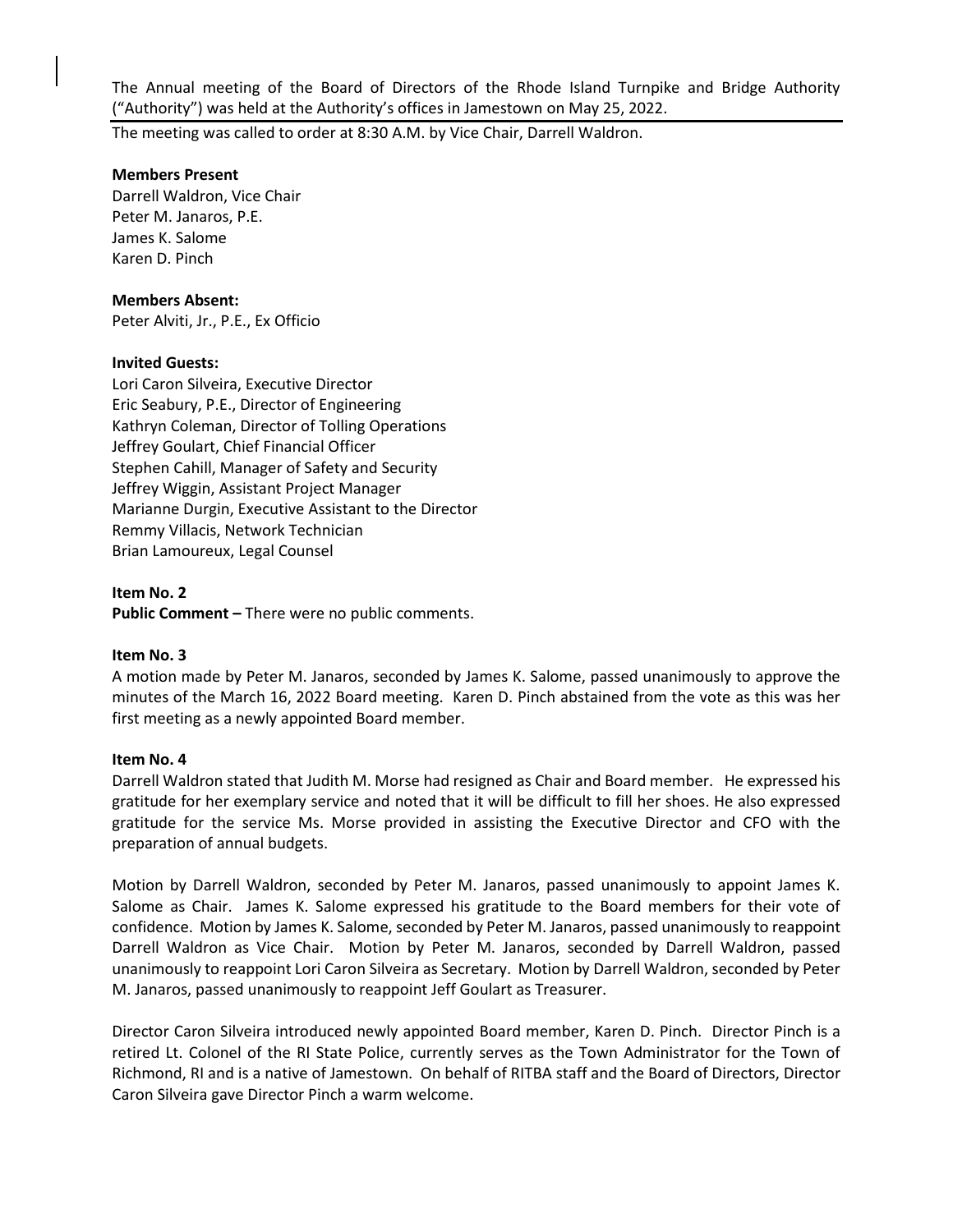### **Item No. 5**

Motion by Darrell Waldron, seconded by Peter M. Janaros, passed unanimously to approve an agreement with the City of Providence for a one-time purchase of excess virtual net metering credits in the amount of \$125,000. RITBA will receive these credits on its National Grid invoices and, in return, will pay the City of Providence \$92,500. The agreement will result in a reduction of utility costs by \$32,500 for fiscal year 2023. Director Caron Silveira commended Mr. Goulart for the pro-active manner in which he secured the agreement for RITBA. Mr. Goulart saw an ad placed by the City of Providence and submitted a bid on RITBA's behalf. The agreement was also vetted by legal counsel.

## **Item No. 6**

Motion by Darrell Waldron, seconded by Peter M. Janaros, passed unanimously to approve of a 3.5% discretionary contribution to the 401K plan for eligible employees for FY 2023. The request is a 0.1% increase from the prior year's approved fiscal budget. The increase is equivalent to approximately \$4,500. The change will also provide an opportunity for management to engage with employees to encourage review of their own contributions to their retirement accounts and encourage participation in the plan.

## **Item No. 7**

Motion by Darrell Waldron, seconded by Peter M. Janaros, passed unanimously to award Contract 22-02 – To Design, Install and Maintain a New All-Electronic Tolling System for the Claiborne Pell Bridge to Emovis. Software, hardware, design, and implementation are at a cost of \$2,465,794 and there is an annual cost of \$240,758. This is a five-year operations and maintenance contract term with three, twoyear renewal options. Four proposals were received, and interviews with conducted with all four proposers. Emovis received the highest overall score, which included technical capabilities and pricing. The transition from the current tolling system provider to Emovis will not financially impact RIDOT. Time and costs will be saved as Emovis will also serve as RITBA's back-office provider.

#### **Item No. 8**

Motion by Darrell Waldron, seconded by Karen D. Pinch, passed unanimously to approve an 18-month extension of Contract 15-12 – Claiborne Pell Bridge Toll Collection System Upgrade with Kapsch Trafficom USA, Inc. The extended term will begin September 1, 2022 at a cost of \$14,270 for the first twelve months. The last six months will be determined by a cost-of-living adjustment. Kapsch will continue to provide toll collection system maintenance and support while the new all-electronic gantry is being designed and constructed to replace the current toll plaza.

#### **Item No. 9**

Motion by Peter M. Janaros, seconded by Karen D. Pinch, passed unanimously to select AECOM to perform conceptual development, design engineering, bid phase, construction phase, and environmental services to develop design drawings, specifications, construction cost estimates, perform general administration and produce final bid documents associated with dehumidification of the cables and anchorages of the Mount Hope Bridge. Three consultants submitted proposals, Modjeski and Masters, Parsons, and AECOM. All three were interviewed by the selection committee, and the final scoring resulted in selection of AECOM as the most qualified for the project. Scope of work and fee proposal will be negotiated with AECOM. The scope of work will include all preliminary investigation, design, and bid phases. Mr. Seabury noted that RITBA has submitted two RAISE grant proposals for funding for this project and is awaiting word on the status of the second proposal. Director Janaros noted that AECOM's proposal was one of the better proposals he has reviewed and believes that AECOM is professionally qualified for the work.

#### **Item No. 10**

Motion by Peter M. Janaros, seconded by Darrell Waldron, passed unanimously to award a construction contract to Cardi Corporation in the amount not-to-exceed \$498,500, plus a RITBA contingency of \$50,000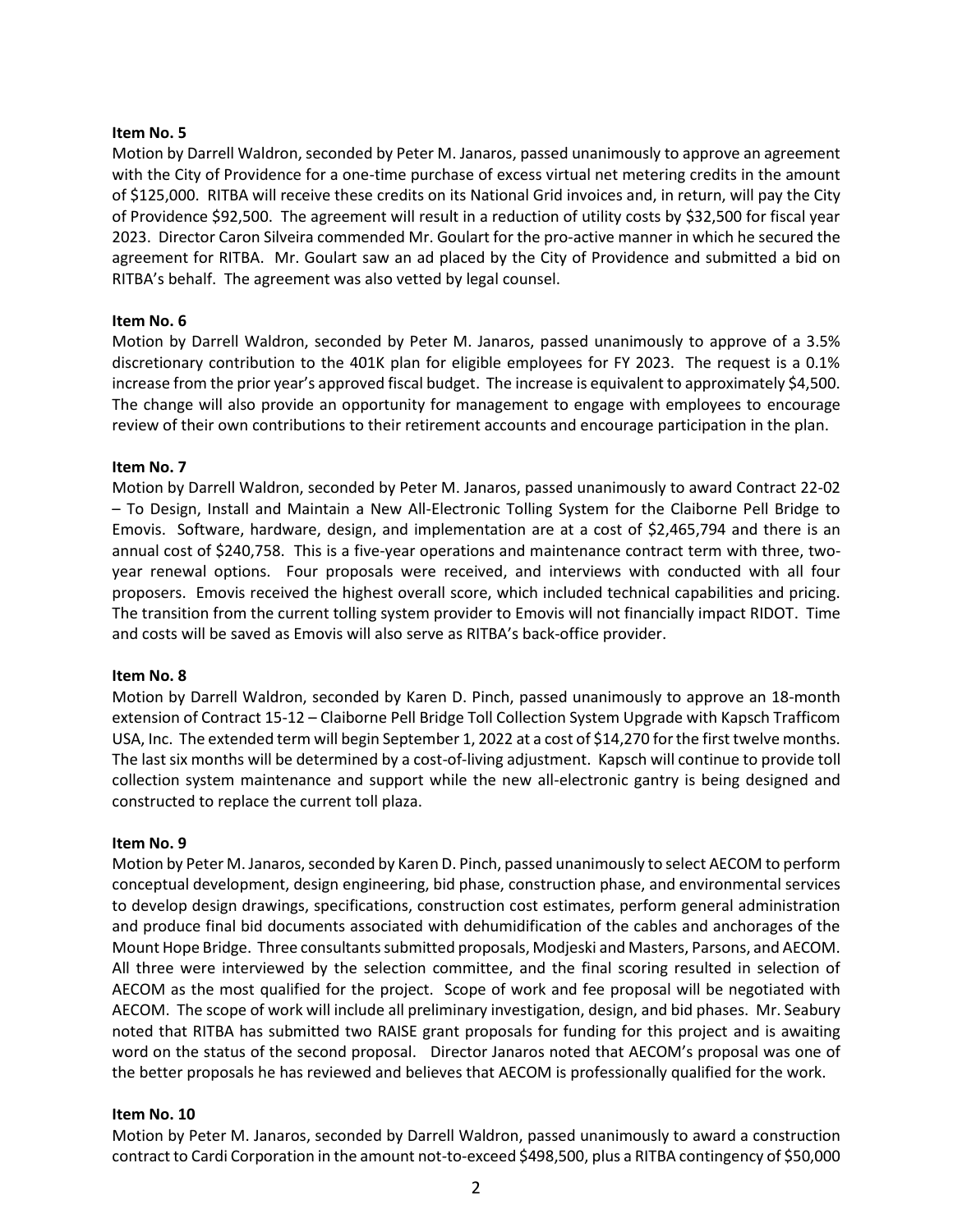for temporary shoring, jacking, and replacement of two rocker bearings on Pier 5W of the Claiborne Pell Bridge. In addition, a task order for construction inspection services with Keville Enterprises, Inc. in an amount not to exceed \$35,000 was also approved. Mr. Seabury noted that the rocker bearing construction contract was rebid as the initial bids came in much higher than WSP's estimate for the work. Revisions were made to the specifications and the new Invitation for Bid (IFB) produced bids that were more consistent with the information gathered by WSP in its review of the original bids and a revised estimate. The low bid in the second round came in \$70,000 under the lowest bid of the first IFB.

## **Item No. 11**

Motion by Darrell Waldron, seconded by Peter M. Janaros, passed unanimously to approve a purchase order in an amount not-to-exceed \$8,350 for Green International Affiliates, Inc. (Green) to perform an engineering inspection of several retaining walls, several drainage basins, and the boat ramp/pier area associated with the Sakonnet River Bridge. Four quotes were received from qualified companies per the State of RI Master Price Agreement. Green submitted the lowest quote and RITBA staff insured Green was comfortable with the scope of the inspection and required deliverables.

# **Item No. 12**

Motion by Darrell Waldron, seconded by Karen D. Pinch, passed unanimously to approve a purchase order in an amount not-to-exceed \$6,000 for Bay State Sewage Disposal, Inc. to perform repairs to the RITBA offices septic system that will allow the system to be in good operation for another 10 to 12 years or more. The system has needed pumping more frequently than normal and the deficiency was noted in a 2018 inspection report. Two quotes were received from qualified companies on the State of RI Master Price Agreement.

## **Item No. 13**

Motion by Peter M. Janaros, seconded by Karen D. Pinch, passed unanimously to approve a purchase order with United Rentals in an amount not-to-exceed \$63,910.60 for rental of a Truck Mounted Attenuator (TMA) and a 135-foot Articulating Lift for a period of 5 months. This equipment will be used for a variety of planned, seasonal work. The lift will be used for painting of steel bents on the Bristol side of the Mount Hope Bridge at a height above what RITBA equipment can reach. The TMA will be used for a combination of various capital projects and scheduled maintenance work. Mr. Seabury noted that he received approval from Director Caron Silveira for RITBA to cover expenses for renting the equipment for the first month in order to get started on the work. The painters from the union were available and ready to begin. Director Janaros noted that he liked the concept of pursuing in-house work as it is a costeffective approach.

## **Item No. 14**

Motion by Darrell Waldron, seconded by Peter M. Janaros, passed unanimously to authorize the Board Chair to enter into the First Amendment to the Employment Agreement with Executive Director Lori Caron Silveira. The Board met in Executive Session at the February 2022 Board meeting and authorized the Board Chair to negotiate a one-year contract extension with the Executive Director on the same terms as negotiated for the initial three-year contract period. The one-year amendment was drafted by Attorney O'Gara from Pannone Lopes Devereaux and O'Gara. The Employment Agreement is extended to January 31, 2024. Chair Salome commended Director Silveira on her service.

# **Director of Engineering Eric Seabury - Capital Projects Status Report:** This month Mr. Seabury highlighted the following:

• *Bridge Electrical & Communication Upgrades – Pell and Mt. Hope:* This project was recently completed by Audet. Final invoices have been received and the project will be closed out.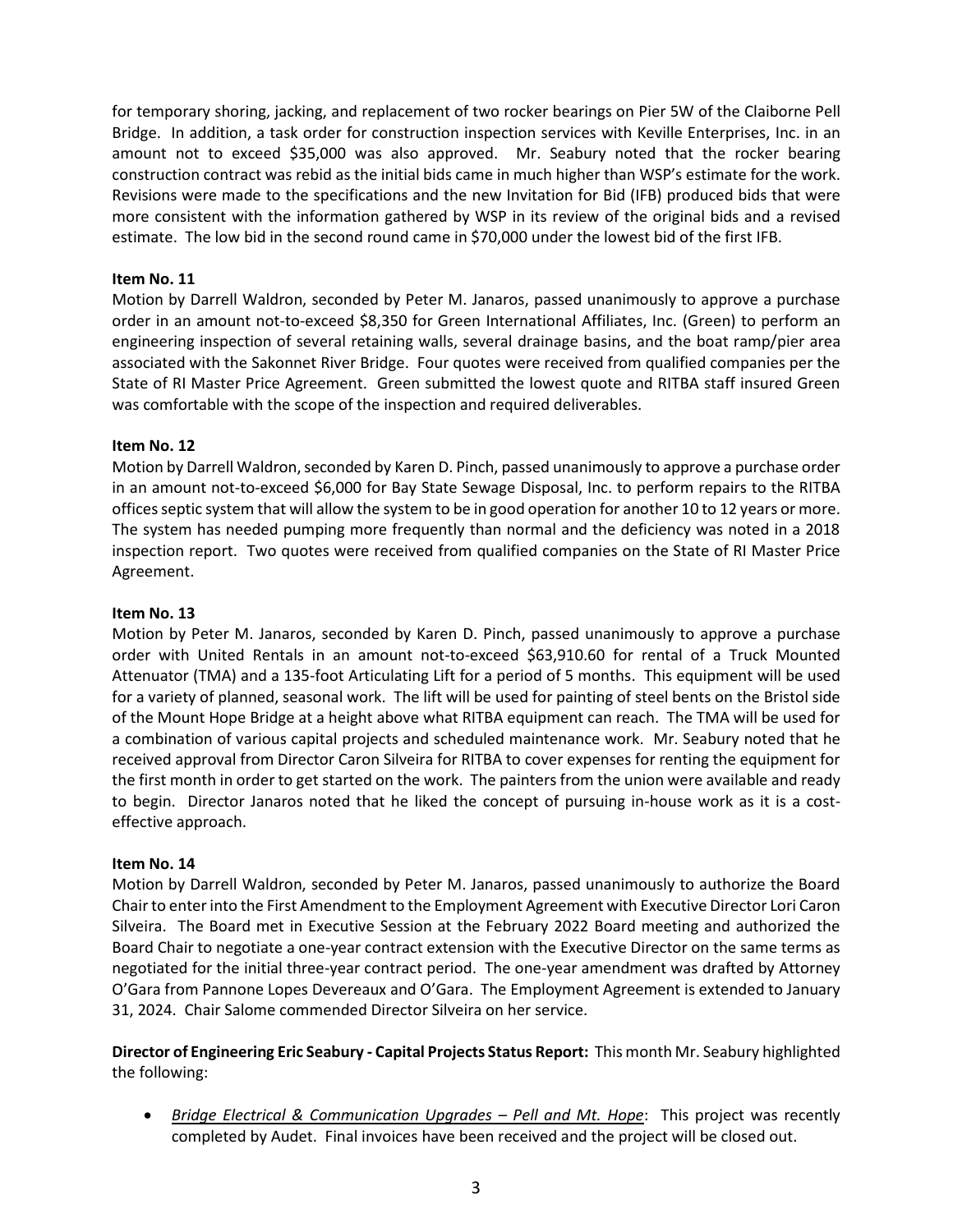- *Phase II – AET Conceptual Design*: The conceptual design will be completed in the coming weeks. A preliminary scope for the final design phase has been received from WSP. They have not provided the cost yet.
- *Misc. Steel Repairs – Mt. Hope and Sakonnet*: Piasecki Steel is about to begin the needed repairs that were identified in the Interim Inspection of the Mt. Hope Bridge. This constitutes close to half a million dollars that is coming from remaining funds from Contract 19-13's budget.
- *Bridge Inspections*: The Newport Pell Bridge Underwater Inspection was recently completed. Director Janaros inquired if anything unusual was found during the underwater inspection. Mr. Seabury responded that nothing unusual was found. Underwater imaging took place on Pier 1W, below 100 feet, which was approved by Federal Highway. Assistant Project Manager Jeffrey Wiggin was able to observe the technical work and reported to Mr. Seabury that the work was impressive.

# **CFO Jeff Goulart – Financial Summary Report**

Total revenue, year-to-date actual vs. budget is higher by \$3.8M, or 15%, and operating expenses are lower than budget by \$1.5M, or 15%. Of that \$1.5M in lower operating expenses, approximately \$900K is from personnel expenses. Contractual services are lower by \$178K, primarily due to lower legal fees, as a result of the Atsalis case having been settled. Insurance is lower by approximately \$200K as a result of lower negotiated premiums and a credit from Beacon Mutual for worker's compensation. Bridge inspections are lower by approximately \$400K primarily due to the timing of the inspections. Mr. Seabury has also sought multiple bids on the inspections from various firms. Mr. Goulart stated that cost saving opportunities continue to be explored in all departments. Chair Salome commended all staff for their efforts.

## **Executive Director's Report:**

- **Traffic Update –** Director Caron Silveira is optimistic that the traffic will continue to get closer to the 2019 numbers, especially with good weather and summer upon us. We are still down by approximately \$20M over three fiscal years due to COVID. RITBA has fared much better than many of the state agencies.
- **Federal Funding Requests –**
	- o **2022 RAISE Grant -** RITBA had its debriefing with USDOT on its 2021 RAISE grant application for the Mt. Hope Bridge dehumidification project. RITBA received the highest scores possible in two of the three categories. The recommendation from USDOT was to focus on improving the second category, the local and regional impact of the project. RITBA has submitted a 2022 RAISE Grant Proposal and will be receiving word on the outcome in early August. The consultant who reviewed the new submission indicated that it was one of the strongest she's seen. There was much focus on labor. RITBA received considerable support from the community and the unions. Labor organizations who introduce youth to jobs and careers related to infrastructure are supporting RITBA.
	- o **Other Funding Sources –** RITBA submitted a proposal to the Mega and INFRA Programs in an amount of \$132.5M. This includes a request for funding of the dehumidification of the Claiborne Pell Bridge, completion of the rehabilitation of its deck, painting of the towers, and work on the suspender ropes.
- **Suicide Deterrent Concepts – Legislative Bills –** The bills are still pending. In the event RITBA secures the funding to study the feasibility of deterrent concepts, the consulting firm Atkins has been selected and is ready to begin. This issue continues to receive attention. Director Caron Silveira noted she recently received an email from Jeff Hill, manager of a program at RIDOH that focuses on violent deaths. His department tracks statistics on suicides in the state. His team is going after a federal grant from the CDC that has a more comprehensive focus on the matter of suicide.